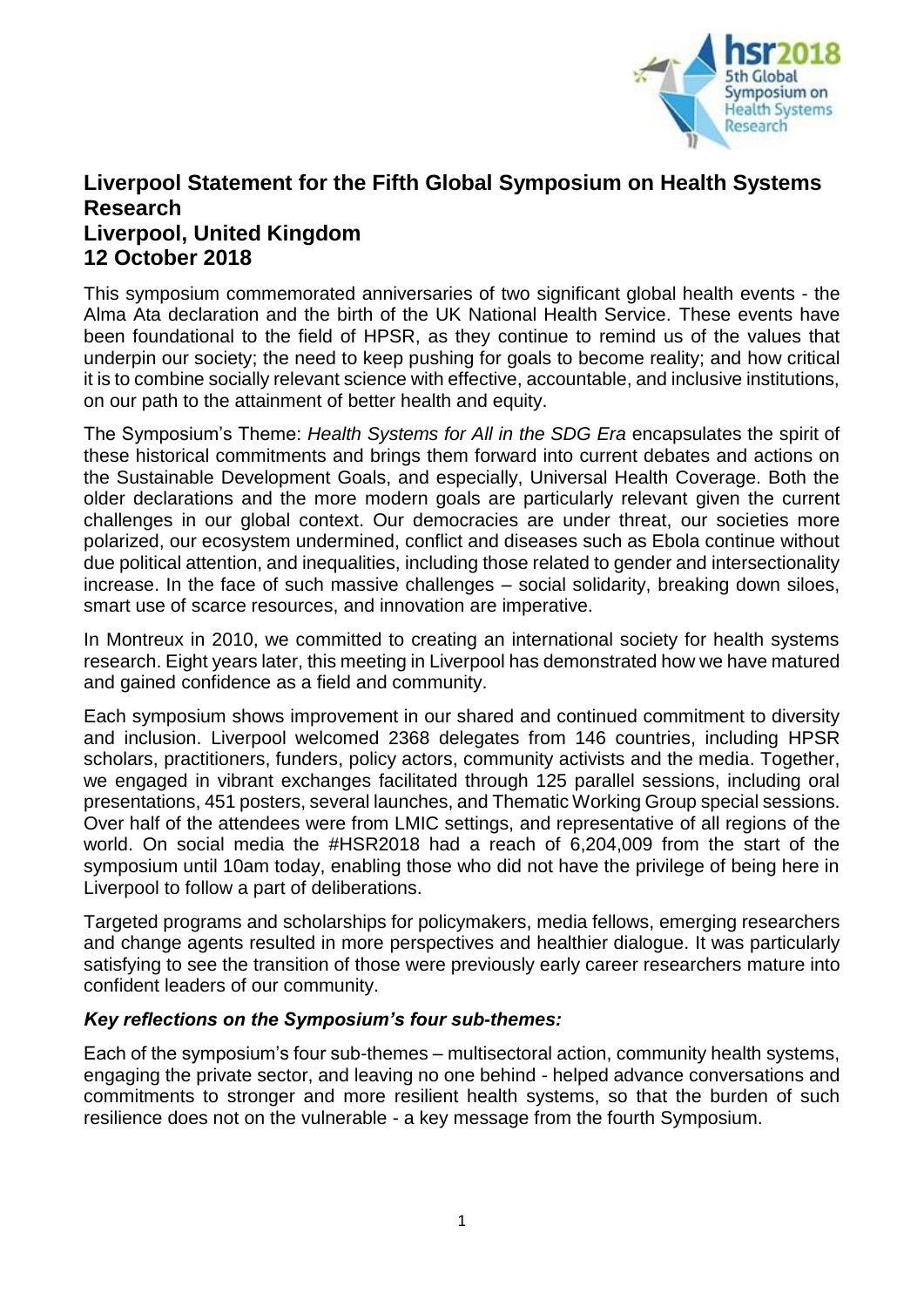

#### **Multisectoral action**

The multiple determinants of health and their interactions requires us to span sectors outside of health. Just as people's lives and needs cannot be neatly divided into categories to match government structures or professional disciplines, our research, policy and practice needs to transcend these boundaries. We need to be conscious that we predominantly represent the health sector and tend to view systems from this positionality. The importance of multisectoral action is acknowledged once again, now we need to move beyond rhetoric.

#### **Community health systems**

Engaging communities in policy, practice and research was stressed throughout the symposium sessions, including the Photovoice exhibit and the Community Corner. Moving beyond the importance of community health worker programs, we need to recognize the multiple ways in which households and multiple actors in communities contribute to health, to ensure truly people-centered health systems.

### **Engaging the private sector**

Advances in commercial products, services, technologies, and business models have generated diverse forms of service provision, expanding the influence of the private sector. These advances have generated novel opportunities to expand the reach of the health system, as well as challenges due to the misalignment with commercial interests. Continued efforts are needed to move beyond polarizing, ideological questions (about whether the private sector has a role), towards more granular considerations within specific government, societal and market contexts. Healthy critique about private sector engagement remains relevant and whole systems perspectives needed.

#### **Leave no one behind**

The field is more inclusive of marginalized voices than ever, but certain vulnerable populations remain under-represented. While some communities benefit from improvements in quality, affordable healthcare, healthy environments, and economic opportunities, others remain marginalized without adequate access or voice. Yet movements have demonstrated that those in positions of power *can* be held to account. The assessment of power, privilege and positionality remains central to our work.

## **Cross-cutting reflections**

*Several cross-cutting themes emerged, recognizing our systems-thinking lens, and the challenges that we must address in the future.*

We see silos and parallel conversations – dividing the terrain into sectors, disciplinary perspectives, and groups – between North and South; practitioners and researchers; technical vs. relational approaches. We must continue to pursue robust debate about our **conceptual starting points** to promote greater mutual understanding. Further, as a community we must nurture our brokers and bridge-builders and be conscious of intended and unintended effects across the entire health system, and with other systems.